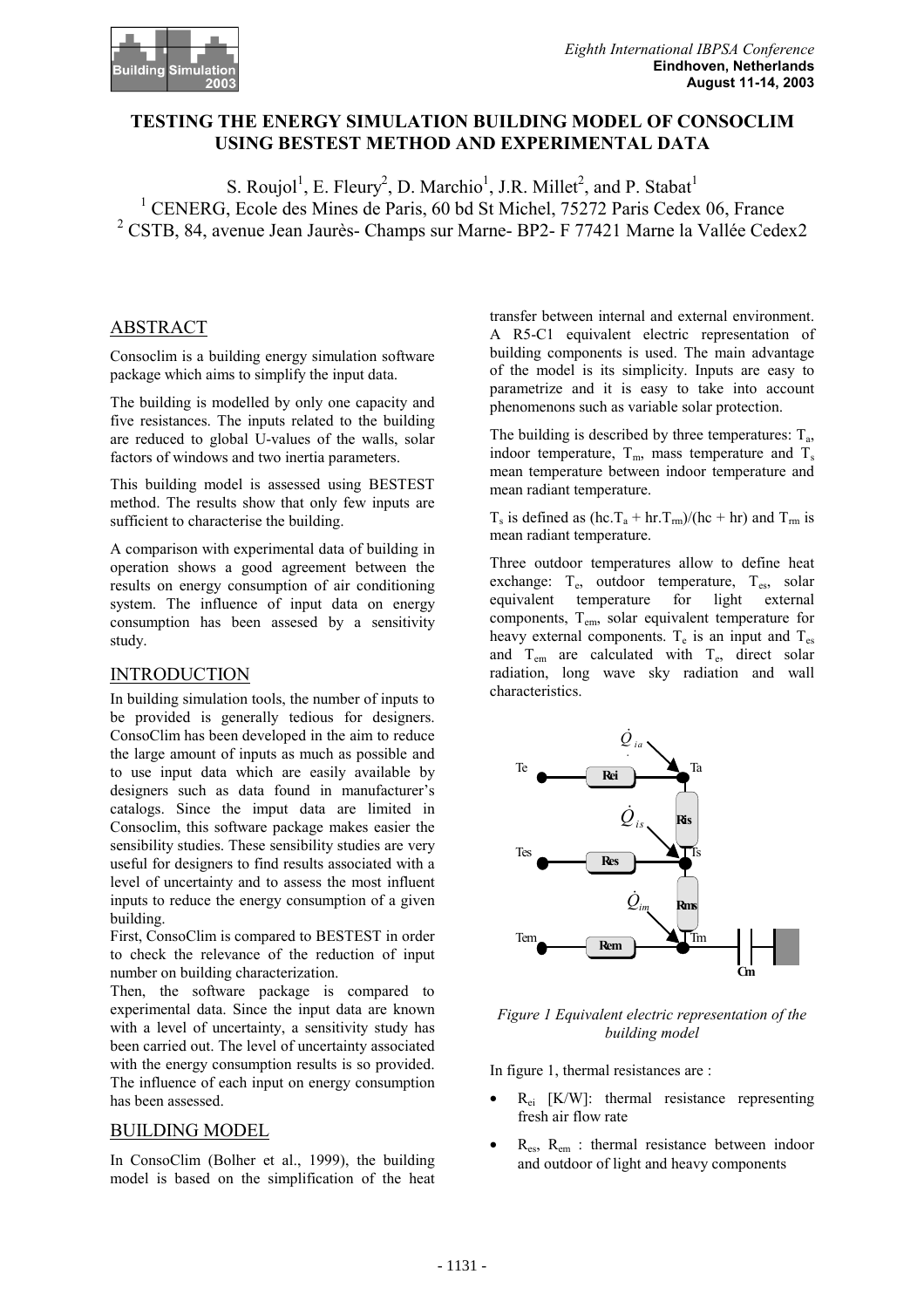$R_{\text{is}}$ ,  $R_{\text{ms}}$ : thermal resistance between internal surfaces of light and heavy components and indoor air

Thermal resistances  $R_{is}$ ,  $R_{ms}$  and  $R_{em}$  are constant and characterise the building. Rei varies with time and depends on infiltration and ventilation management and Res varies with solar protections management.

Heat flux  $\dot{Q}_{ia}$ ,  $\dot{Q}_{is}$  and  $\dot{Q}_{im}$  represent heat flux on indoor air, light component and heavy component due to internal gains and solar radiation. Internal gains and solar radiation are split into a convective part and a radiative part.

The inputs are reduced to the U-values of the heavy and light components, the solar factor relative to long and short wave of solar radiation of the windows and two inertia parameters defined as in the standard ISO13786. A pre-processor calculates resistances, equivalent temperatures and heat flux of the building model thanks to meteorological data and the building inputs defined above.

## BESTEST COMPARISON

ANSI/ASHRAE Standard 140-2001, (2001), Standard Method of Test for the Evaluation of Building Energy Analysis Computer Programs, proposes a comparison procedure to evaluate building energy codes. The method is made of simulation benchmark test cases with the results of other codes (BLAST-3.0 level 193 vl, DOE-2.ID14, ESP-RV8, SRES/SUNCODE5.7, SERIRES 1.2, S3PAS, TASE, TRNSYS13.1) already compared on the same tests. Benchmarks allows to compare free floating temperature and heating and cooling requirements. Note that none of the codes is absolutely validated : so, the aim of the BESTEST is limited to look for major errors of the software package.

"*This standard method of test can be used for identifying and diagnosing differences in predictions for whole building energy simulation software that may possibly be caused by software errors*" (ANSI/ASHRAE Standard 140-2001, 2001).

Determination of the agreement between the tested software and the BESTEST is not fixed in the standard. Two methods could be used to analyze the results:

- magnitude of result
- magnitude and direction of sensibility.

The basis case is a rectangular room and different variations are tested to check the correct answer of the model. Firstly, window orientation, solar protections, temperature set-points are modified. Two inertia are used. Then, model response without any HVAC system is compared. At last, detailed tests allow to check algorithms. We only present here the results for the first step of simulation test.

The meteorological data used are given under Typical Meteorological Year format (TMY). The chosen climate is cold during winter with a minimal temperature of -24,4°C, and hot and dry during summer with a maximal temperature of 35°C, latitude is 39,8° North, altitude is 1609 m.

Diffuse solar radiation is not given in the meteorological file nor than sky temperature. Sky temperature is an input that allows to calculate heat exchange with the sky. The ConsoClim model requires these data. That is the reason why the diffuse solar radiation has been calculated from global horizontal solar radiation and direct normal solar radiation. Sky temperature has been fixed equal to outdoor temperature minus 12°C.

Principal characteristics of the room are summarized in Table 1.

| <b>Dimensions</b> | Single stair zone                                                                                     |
|-------------------|-------------------------------------------------------------------------------------------------------|
|                   | $L = 8m$ , $P = 6m$ , $h = 2.7m$ S = 48m <sup>2</sup> V = 129,6m <sup>3</sup>                         |
| Walls             | $U_{\text{wall}} = 0.514 \text{ W/(m}^2 \text{K}), U_{\text{roof}} = 0.318 \text{ W/(m}^2 \text{K}),$ |
|                   | $U_{floor} = 0,039$ W/(m <sup>2</sup> .K)                                                             |
| Permeability      | 0,5 Vol/h constant, no dependance on wind velocity or outdoor temperature.                            |
| Internal gains    | 200W constant                                                                                         |
|                   | $60\%$ radiation and 40% convection                                                                   |
| Absorptivity      | 0,6 inside and outside. Emissivity is 0.9                                                             |
| Surface heat      | Outside : 29,3 W/(m <sup>2</sup> .K) and 21 W/(m <sup>2</sup> .K)                                     |
| transfer          | Inside : $8,29$ W/(m <sup>2</sup> .K)                                                                 |
| coefficients      |                                                                                                       |
| Windows           | $U_{window} = 3 W/(m^2.K) S_{normal} = 0,789$                                                         |
| System            | Ideal air heating and cooling system, no losses, no auxiliaries                                       |
| Setpoints         | Heating 20°C, Cooling 27°C, no night setback                                                          |

*Table 1 Building description*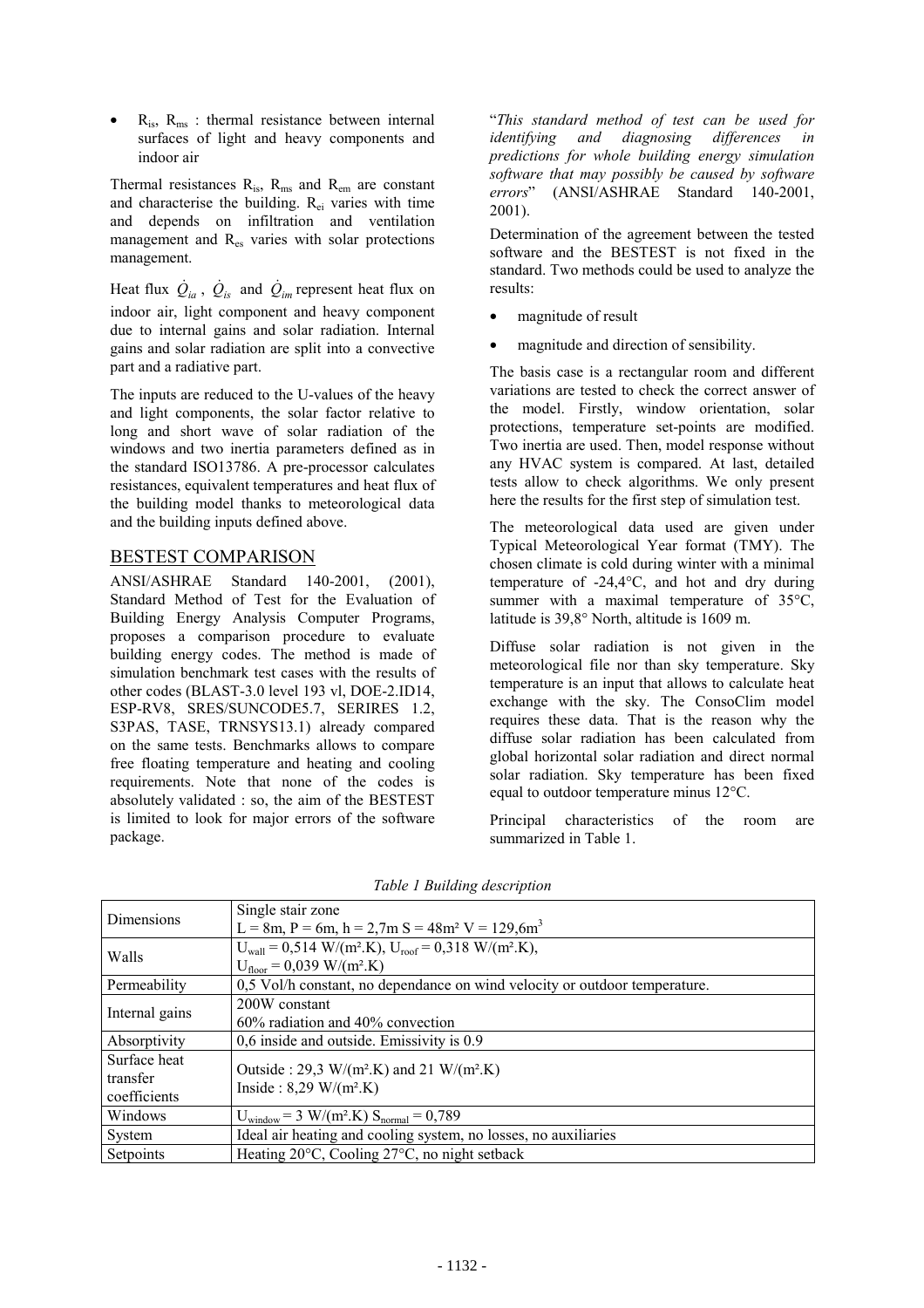- (ANSI/ASHRAE Standard 140-2001, 2001) specifies that a large floor insulation is chosen to prevent from difficulties to model ground heat transfer. The supposed ground temperature is  $10^{\circ}$ C.
- Infiltration air flow rate is corrected according to the altitude.
- Value of surface convective heat transfer coefficient is chosen to 21W/(m².K) for all outdoor surface instead of 29,3  $W/(m^2)$ . for walls and 21W/(m².K) for windows.
- The test case allows to calculate solar factor for the different wavelengths.



*Figure 2 Building scheme and solar protections*

| Case $600 = \text{base case}$ | Indoor insulation : light inertia                                    |
|-------------------------------|----------------------------------------------------------------------|
|                               | 2 windows of 6m <sup>2</sup> on the south frontage                   |
| Case 610                      | Case 600 with a roof recess of 1m                                    |
| Case 620                      | Case 600 with one window on east and one on west                     |
| Case $630$                    | Case 620 with a roof recess over each window and vertical protection |
| $\text{Case } 640$            | Case 600 with night setback : 10°C from 23h to 7h                    |
| Case 900                      | Case 600 with outdoor insulation : heavy inertia                     |
| $\text{Case } 910$            | Case 610 with outdoor insulation : heavy inertia                     |
| Case 920                      | Case 620 with outdoor insulation : heavy inertia                     |
| Case 930                      | Case 630 with outdoor insulation : heavy inertia                     |
| Case 940                      | Case 640 with outdoor insulation : heavy inertia                     |

*Tableau 2 Variations of parameters for different tests*

Inertia is calculated from French Th-I rules (Th-Bat, 2000). Table 3 gives value of two parameters of inertia. Cm is the daily thermal capacity per ground area and Am is the exchange area per ground area. Indoor insulation on every wall leads to a very light

inertia. Outdoor insulation of roof and walls leads to a heavy inertia.

Results of comparison with BESTEST are summarized in figure 2 that include ConsoClim result and minimal and maximal values.

*Table 3 Values of inertia parameters according to French Th-I rules*

| <b>INERTIA</b> | $\mathbf{C}\mathbf{m}$<br>kJ/K.m <sup>2</sup> | Am<br>$m^2/m^2$ |
|----------------|-----------------------------------------------|-----------------|
| Very light     | 80                                            | 2.5             |
| light          | 110                                           | 2.5             |
| medium         | 165                                           | 2.5             |
| heavy          | 260                                           | 3.0             |
| Very heavy     | 370                                           |                 |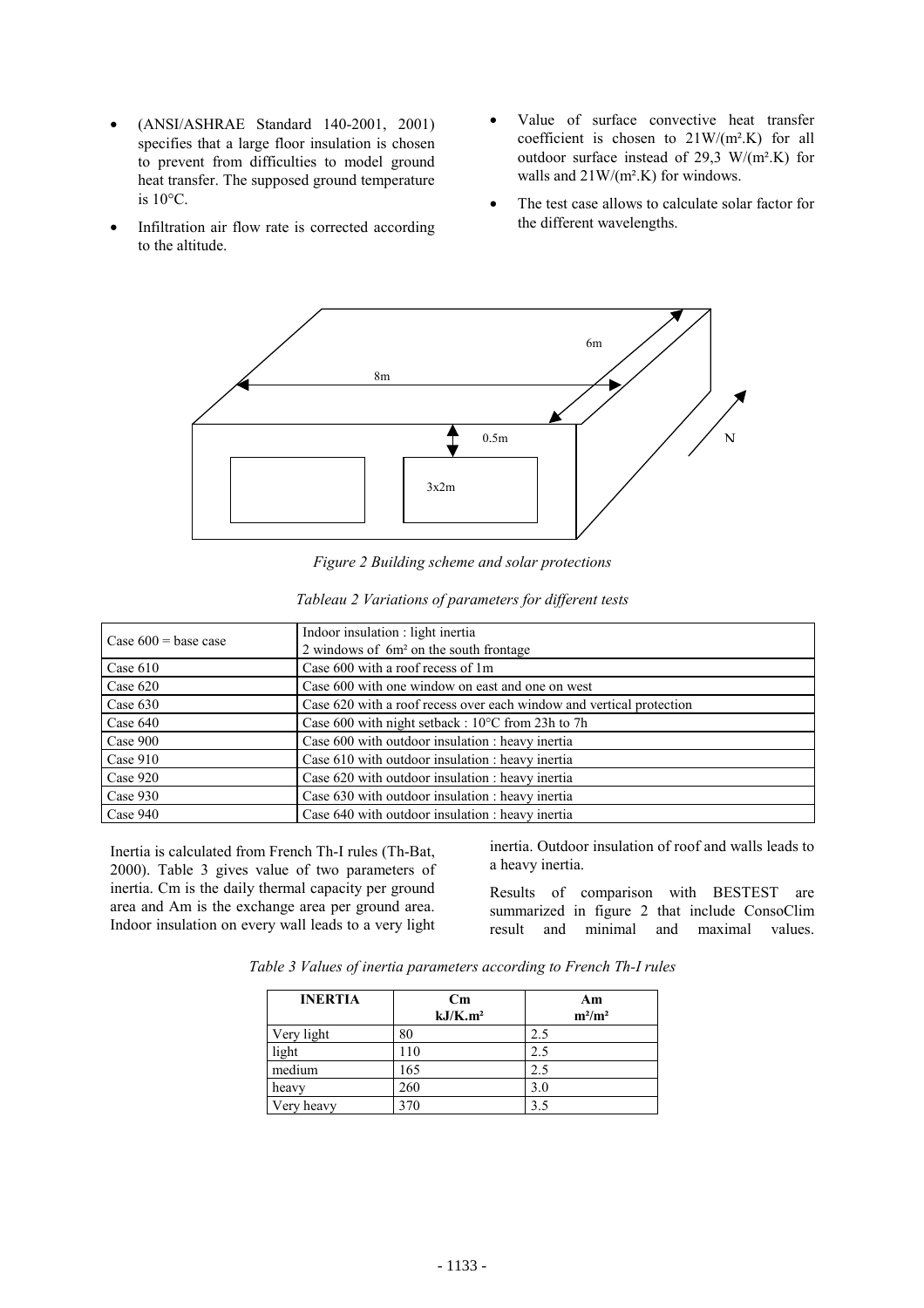



*Figure 2 Test results*

Except for Case 640 and Case 940 in heating mode, Consoclim is inside the range, rather close to the high limit. The variation of input data induces effects on the results in the same magnitude as the other building codes.

This result shows that a simplified model of building with very few and simple imputs allows to reach a sufficient accuracy of cooling and heating requirements. The use of French standard to evaluate inertia is sufficient.

# EXPERIMENTAL VALIDATION

Three instrumented buildings have also been used to compare simulated and measured energy

consumption during summer season (Enertech, 2002). Because of uncertainty on some input data, a sensibility study and a valuation of uncertainty on result have been carried out.

The office buildings are located in the South of France. The air conditioning system in the three cases is a central chilled water system with fan coil units. Table 4 shows the major characteristics of buildings and the absorbed energy rate by the chiller during summer period.

|                   | <b>COMPACTNESS</b><br><b>FACTOR</b> | <b>IGS</b> | <b>INTERNAL</b><br>GAINS W/m <sup>2</sup> | <b>INERTIA</b> | <b>CHILLER</b><br><b>CONSUMPTION</b> |  |
|-------------------|-------------------------------------|------------|-------------------------------------------|----------------|--------------------------------------|--|
|                   |                                     |            |                                           |                | $kWh/m^2/month$                      |  |
| <b>BUILDING 1</b> | 1.15                                | 0.05       | 20                                        | medium         | 7.4                                  |  |
| <b>BUILDING 2</b> | 0.8                                 | 0.042      | 18                                        | heavy          | 7.4                                  |  |
| <b>BUILDING 3</b> | .4                                  | 0.15       |                                           | medium - heavy | 8.9                                  |  |

*Table 4 Characteristics of buildings used for experimental validation*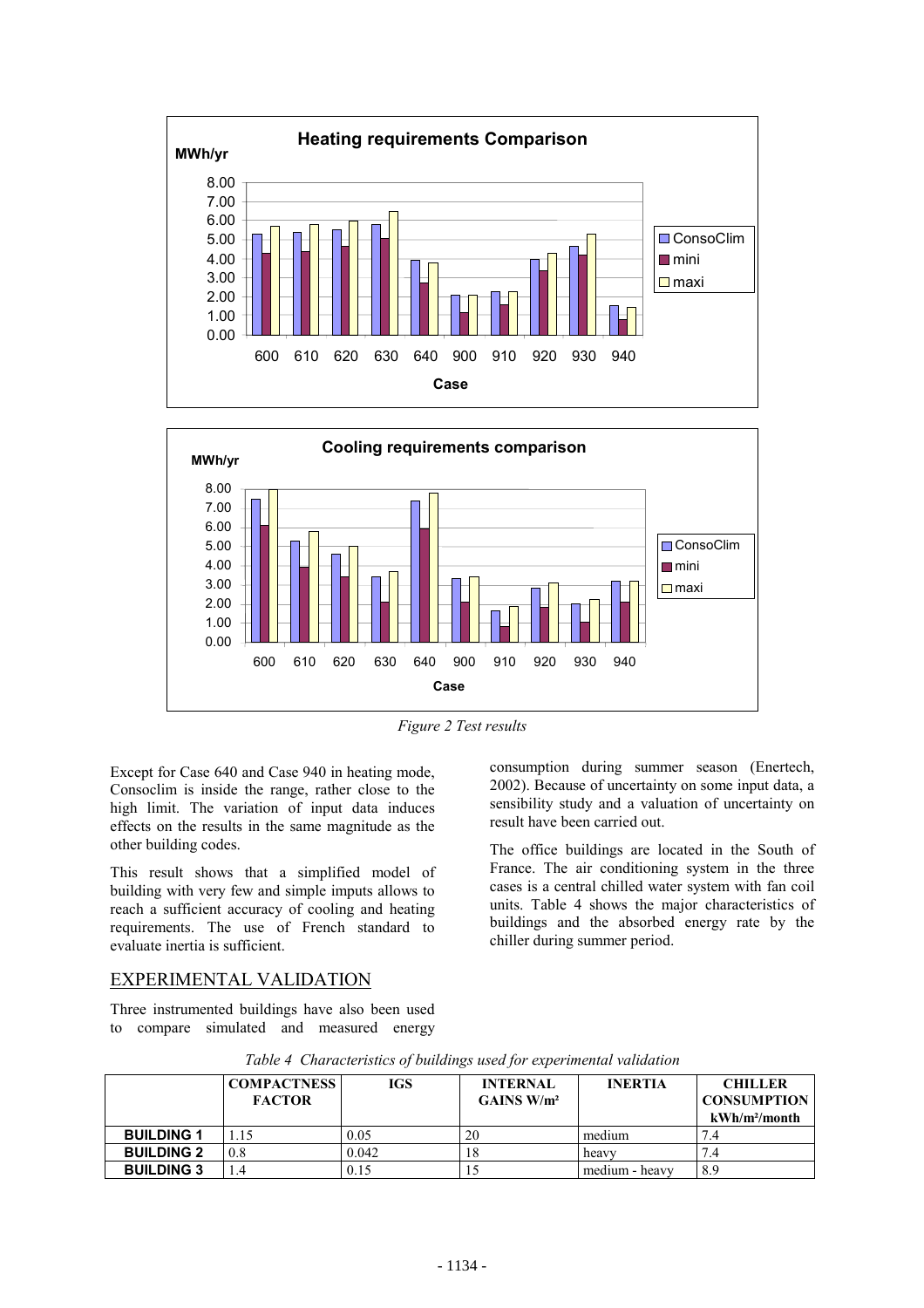Compactness factor is the ratio of outdoor surfaces on floor area. IGS is the solar gains index equal to the solar factor of the window multiplied by window area and divided by floor area.

We focus here on results for building 1 which is a three floor office building located in city center (see Figure 3). The other building results are presented (Alessandrini et al, 2002).



*Figure 3 Building 1 Scheme*

Instead of calculating one single value of energy consumption of the building, a probabilistic distribution of input data has been determined. Without complementary information about distribution of input, it is assumed that distribution

is gaussian. Table 5 presents average values and absolute and relative uncertainties at 90% of level of confidence.

| <b>VARIABLE</b>                     |               | <b>AVERAGE</b> | <b>ABSOLUTE</b>    | <b>RELATIVE</b>    | <b>UNIT</b>       |
|-------------------------------------|---------------|----------------|--------------------|--------------------|-------------------|
|                                     |               | <b>VALUE</b>   | <b>UNCERTAINTY</b> | <b>UNCERTAINTY</b> |                   |
| Albedo                              |               | 0.3            | 0.1                | 33%                |                   |
| Set point Temperature               |               | 25             | 0.5                |                    | $\rm ^{\circ}C$   |
| Chilled water Temperature           |               | 7.5            | 0.5                |                    | $\rm ^{\circ}C$   |
| Solar Factor                        |               | 0.35           | 0.10               | 30%                |                   |
| Inertia                             |               | 200            | 100                | 50%                | kJ/m <sup>2</sup> |
| Internal gains during occupancy     |               | 10000          | 1000               | 10%                | W                 |
| Internal gains during inoccupancy   |               | 2500           | 500                | 20%                | W                 |
| Hydric gains                        |               | 1.54           | 0.2                | 13%                | kg/h              |
| Ratio convection / radiation        |               | 0.7            | 0.2                | 30%                |                   |
| U                                   | walls         | 0.5            | 0.1                | 20%                | $W/m^2K$          |
|                                     | windows       | 5.6            |                    | 18%                | $W/m^2K$          |
| Indoor surface heat transfer        |               | $\overline{4}$ | 1.5                | 38%                | $W/m^2K$          |
| Coefficient                         |               |                |                    |                    |                   |
| Outdoor surface heat transfer       |               | 19             | 6                  | 31%                | $W/m^2K$          |
| Coefficient                         |               |                |                    |                    |                   |
| Fan coil unit flow rate             |               | 0.115          | 0.025              | 22%                | $m^3/s$           |
| Fan coil heat                       | UA air side   | 236            | 23.6               | 10%                | W/K               |
| coefficient                         | UA water side | 593            | 59.3               | 10%                | W/K               |
| Permeability                        |               | 1000           | 330                | 33%                | $m^3/h$           |
| Extracted air flow rate             |               | 0.15           | 0.05               | 33%                | $m^3/s$           |
| Part load coefficient               |               | 0.9            | 0.1                | 11%                |                   |
| Rating EER (Energy Efficient Ratio) |               | 2.8            | 0.1                | $5\%$              |                   |

*Table 5 Input data uncertainty*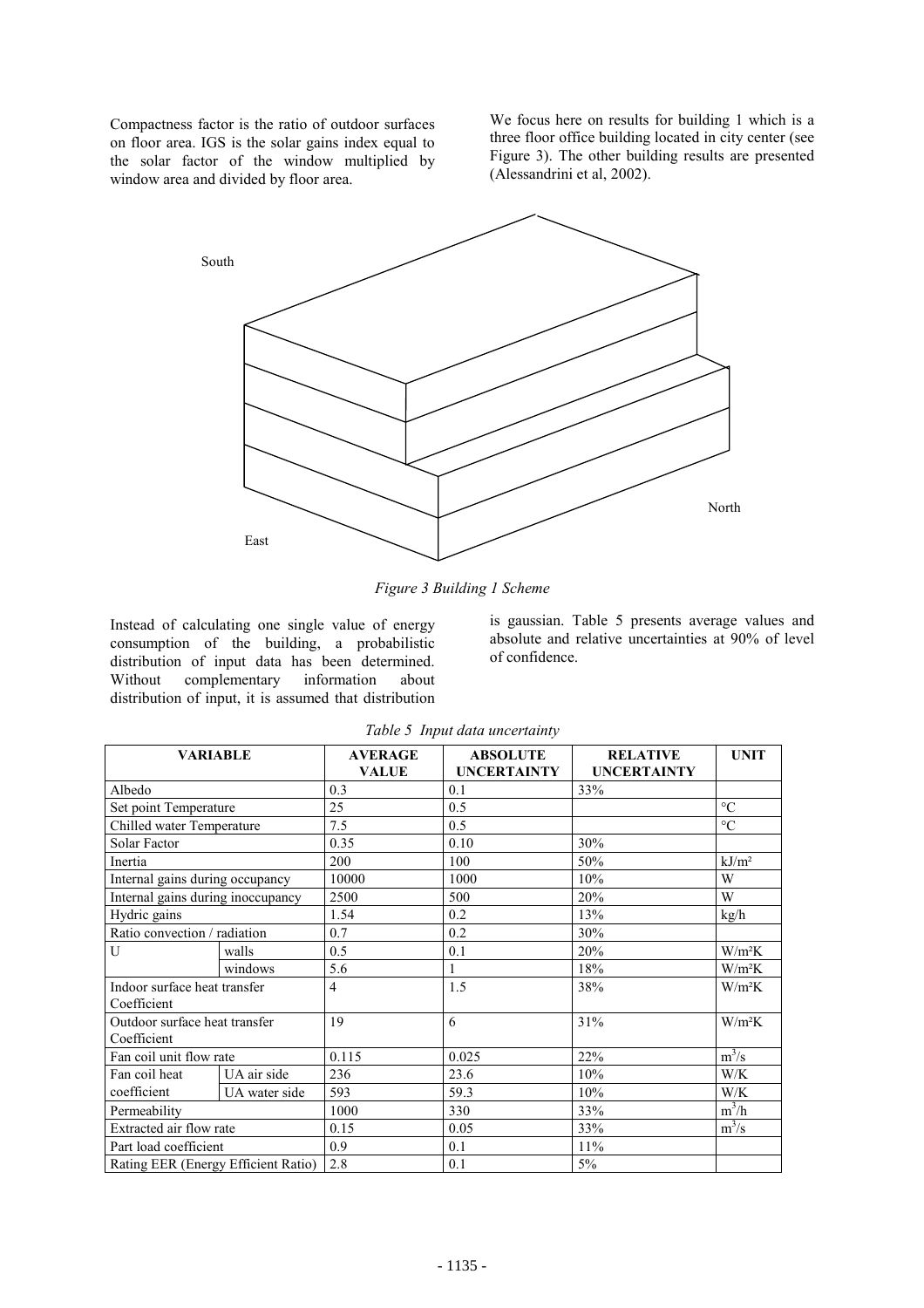Part load coefficient is a corrective factor introduced in chiller model in order to take into account effect of part load running on EER of chiller (Alessandrini et al., 2002).

Effect of input data on chiller cooling energy rate  $P_c$ and electrical input power Pa-chiller is investigated using an experimental design (Goupy, 1999). If s is the output variable and  $e_1$ , ... $e_n$  the input variables, the model is :

 $s = a_0 + a_1 \cdot e_1 + a_2 \cdot e_2 + a_1 \cdot e_1 \cdot e_2 + \cdots$ 

Figure 4 shows simple effect of input uncertainty on cooling energy rate and electrical input power of chiller. Result of experimental design indicates that coupled effect between several input could be neglected.



*Figure 4 Simple effects on chiller cooling power and electrical input power*

The total chiller energy consumption on the summer season is **3500 kWh**, and the limits of confidence interval at 90% are **4400 kWh** et **3160 kWh**.

Confidence interval is obtained by using following equation defined in (NF ENV 13 005, 1999):

$$
\xi_s = \sqrt{\sum_i \bigl(a_i \cdot \xi_{e_i}\bigr)^{\!2}}
$$

ξ represents uncertainty of input or output

a is the simple effect of input

Compared to Monte Carlo method, experimental design produces total uncertainty and individual parameter sensibility, but needs the system to be roughly linear. (Lomas and Eppel, 1992)

The effects of inputs on cooling requirements have repercussions on electrical input power in same order of magnitude.

The most influent input variables are :

- Setpoint temperature
- Solar factor
- Internal gains
- Part load coefficient
- Rating EER

Results show that some parameters are not crucial in calculation of cooling requirements, such as convection / radiation repartition, extracted air flow rate, infiltration, U walls. This is certainly due to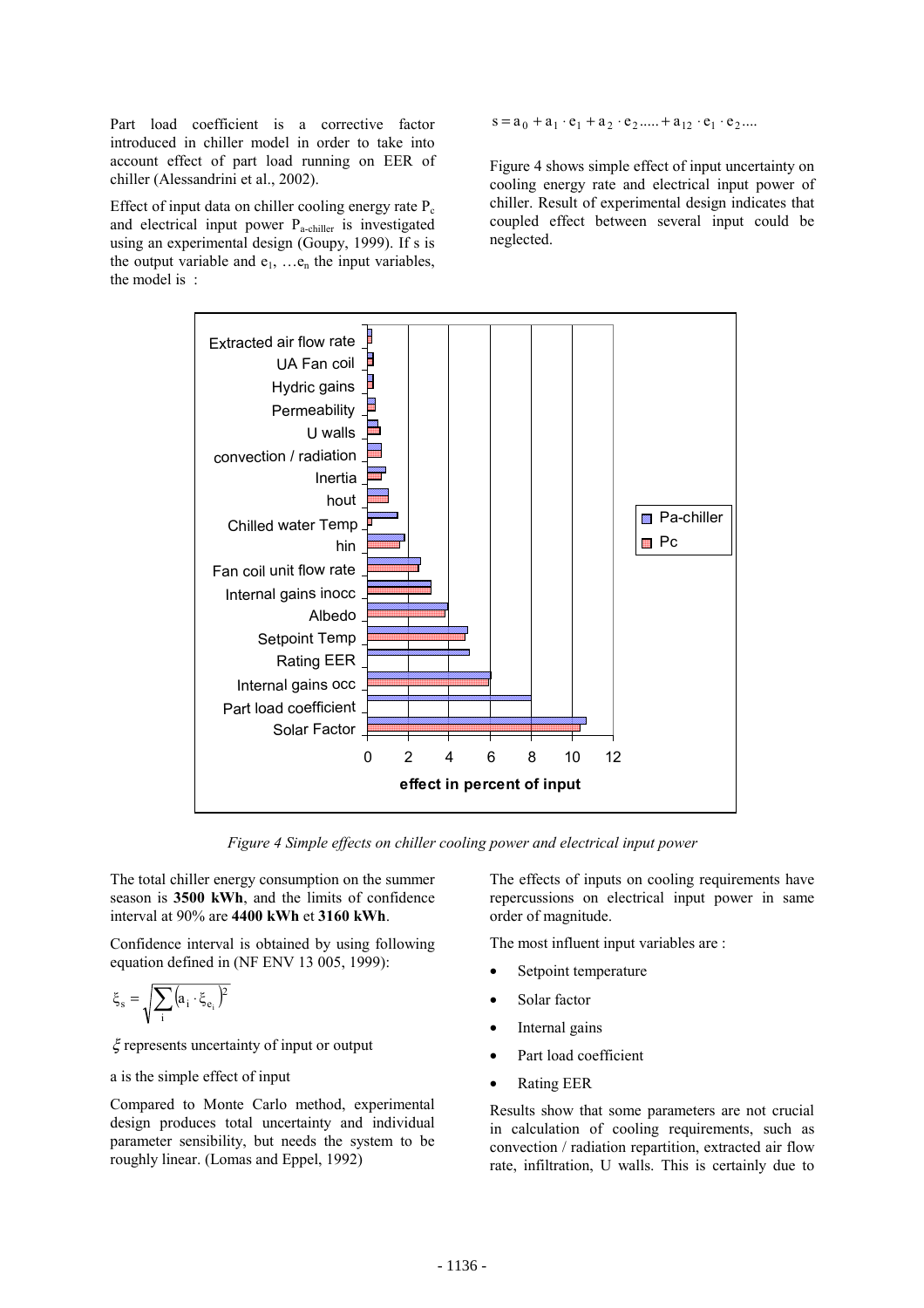few temperature difference between outdoor and indoor.



*Figure 5 Comparison between simulated and measured Pa-GF*

At each hour, confidence interval at 90% has been evaluated. Figure 5 shows a good agreement between ConsoClim and measurements. Uncertainty on chiller input power is more important during occupancy period because of large uncertainty on solar gains. Some oscillations in measured values are due to the existence of a chilled water storage on the chilled water loop. This storage is not taken into account in ConsoClim.

Results expressed in terms of chiller electricity consumption are rather good. Measured input power is in the range between minimal and maximal calculated values. Uncertainties on input variables lead to an uncertainty on chiller consumption of  $+ /$  $-17\%$ .

### **CONCLUSION**

BESTEST comparison shows that building model implemented in ConsoClim does not suffer of its simplification, and is easy to parameterize. The use of French standard to valuate inertia is sufficient.

The comparison between ConsoClim and experimental data on different types of office buildings shows a good agreement.

The use of aggregated inputs for inertia and insulation requires more expertise by the user but it is faster and it limits the error risks in data capture. Moreover, these inputs are required in the French

thermal Regulation (Th-Bat, 2000). In case of an use by a non expert, an user guide can help to determine these aggregated inputs from basic properties of walls.

A sensitivity study has been carried out with the use of experimental design. Setpoint temperature, solar factor, internal gains, part load coefficient, rating EER have a large impact on chiller consumption.

The other parameters have a very few impact on chiller consumption such as convection / radiation repartition or air flow rate, infiltration, U-values of the walls.

## REFERENCES

Alessandrini, J.M., Bolher, A., Fleury, E., Marchio, D., Millet, J.R., Roujol, S., Stabat, P. 2002. Etude de la sensibilité et validation de la méthode ConsoClim, DDD/CVA-n°02.140R, CSTB.

ANSI/ASHRAE Standard 140-2001, 2001. Standard Method of Test for the Evaluation of Building Energy Analysis Computer Programs.

Bolher, A., Casari, R., Fleury, E., Marchio, D., Millet J.R., Morisot O. 1999. Méthode de calcul des consommations d'énergie des bâtiments climatisés « ConsoClim » Présentation de la méthode, ENEA/CVA-n°98.162R, CSTB.

Enertech, 2002. Etude des paramètres influant sur les consommations de climatisation dans les